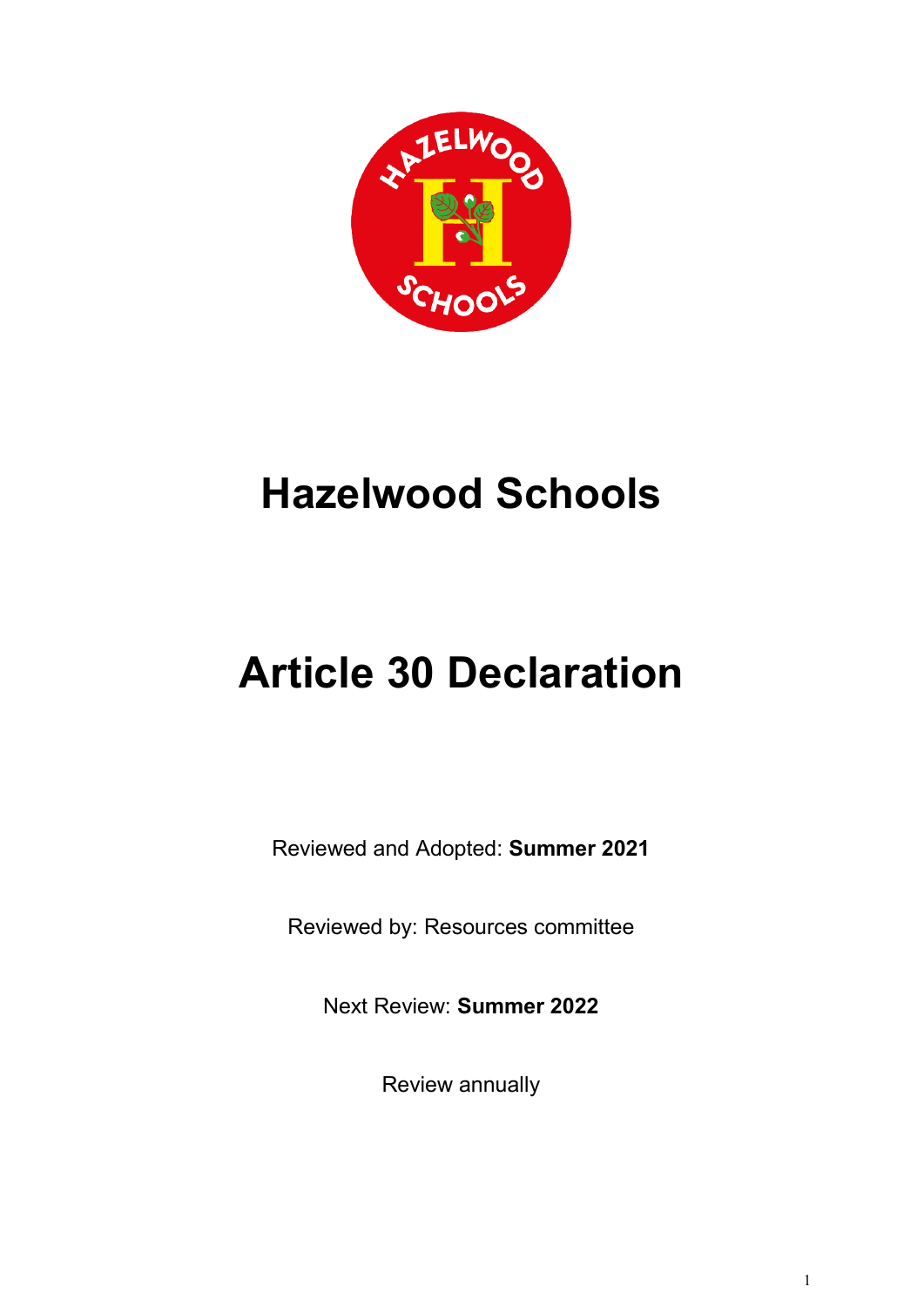## What is this document?

The UK General Data Protection Regulation (GDPR) as enacted in the UK by the Data Protection Act 2018 and subsequent legislation, requires that all data controllers and processors publish a record of processing (GDPR Article 30 Clause 1). This document provides this for our school.

(a) The name and contact details of the controller and, where applicable, the joint controller, the controller's representative and the data protection officer;

The data controller is Hazelwood Infant & Junior School

The Data Protection Officer may be contacted by email:

[Schools.Data.Protection.Officer@enfield.gov.uk](mailto:Schools.Data.Protection.Officer@enfield.gov.uk) quoting our school name **(Hazelwood School)**

or by post:

**Data Protection Officer – Hazelwood Infant & Junior School Enfield Council Civic Offices Silver Street Enfield EN1 3XA**

(b) the purposes of the processing;

Our processing covers the following purposes:

- enabling us to deliver education, including compliance with the wide range of statutory requirements on us as a school
- contact the right people about issues
- ensure a healthy, safe environment for learning
- carry out our functions as an employer
- (c) a description of the categories of data subjects and of the categories of personal data;

We keep data about the following classes of people:

- pupils of our school, including prospective pupils
- people that have responsibility for our pupils (such as parents, carers etc.)
- our staff and volunteers, the school's workforce
- (d) the categories of recipients to whom the personal data have been or will be disclosed including recipients in third countries or international organisations;

We disclose data to the following categories of recipients:

- The data subjects
- Parents of children in our school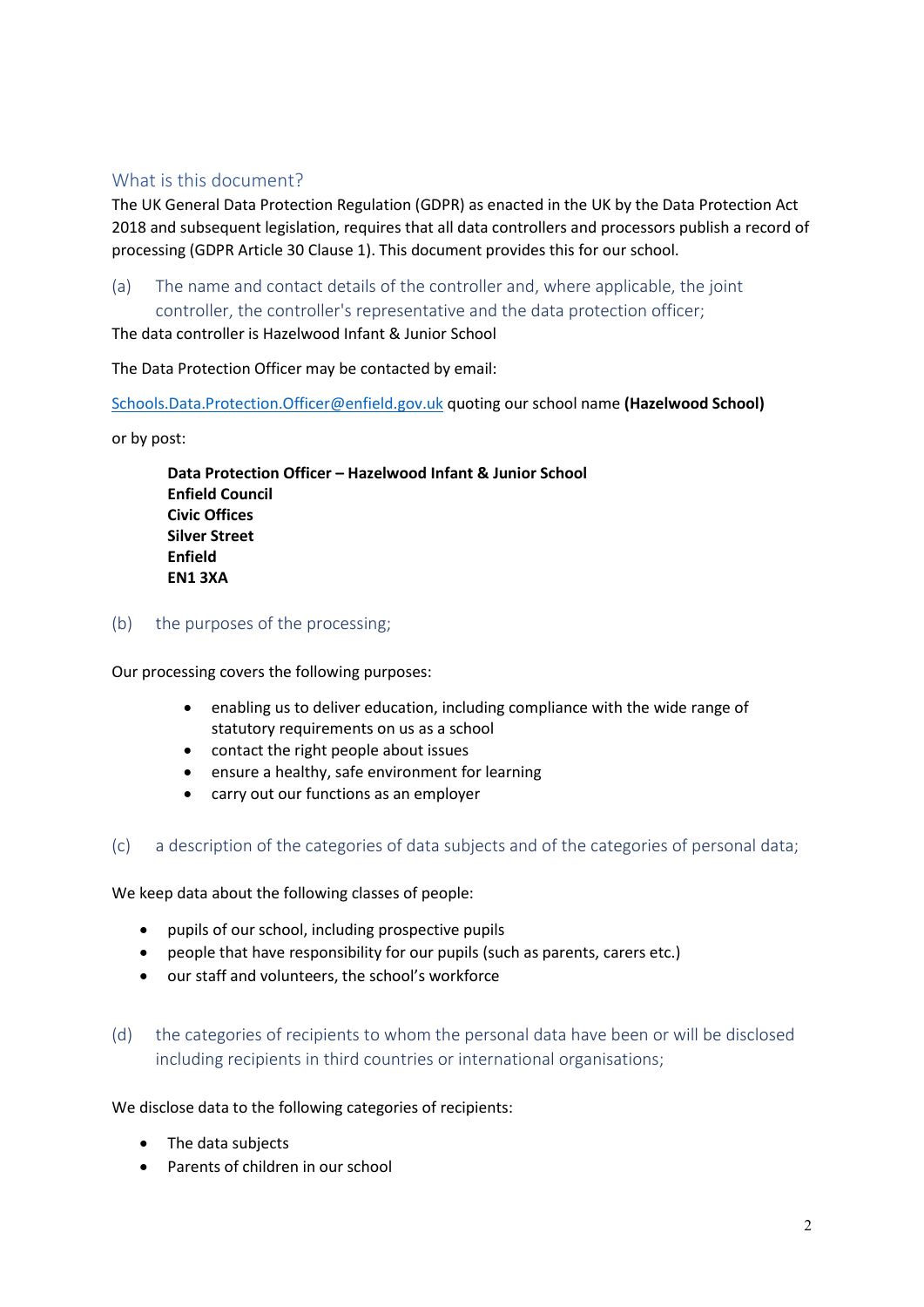- Schools workforce for the purposes of their work
- Our governing body
- The local authority (Enfield Council)
- The Department for Education
- The local health boards
- Agencies involved in safeguarding
- Our service providers with whom we have contracts and appropriate Data Processing Agreements.

We may also make other disclosures as consented from time to time by parents.

(e) where applicable, transfers of personal data to a third country or an international organisation, including the identification of that third country or international organisation and, in the case of transfers referred to in the second subparagraph of Article 49(1), the documentation of appropriate safeguards;

Our data is held both within the European Economic Area and the United States of America via;

- Office 365
- Microsoft Teams
- Google Drive

Some of our provision is provided by Microsoft and this is covered by EU Model Contractual Clauses.

(f) where possible, the envisaged time limits for erasure of the different categories of data;

The time limits for our retention of data are documented in our retention schedule, available on request. For most pupil data, this is as required by law being date of birth of pupil plus 25 years.

(g) where possible, a general description of the technical and organisational security measures referred to in Article 32(1).

Article 32(1) measures are documented below:

#### *(a) the pseudonymisation and encryption of personal data;*

We use encryption where possible for data on end user devices; encryption is always used where electronic data is in transit outside of our school. We do not use pseudonymisation within the school.

Electronic data access by parents and pupils outside the schools takes place on their own equipment; we encrypt in transit but it is not practicable to force encryption on these personal devices.

### *(b) the ability to ensure the ongoing confidentiality, integrity, availability and resilience of processing systems and services;*

Confidentiality – all systems have role-based access control and many are also restricted to access only from our school network. There are policy and discipline frameworks in place to provide further controls, and access is logged.